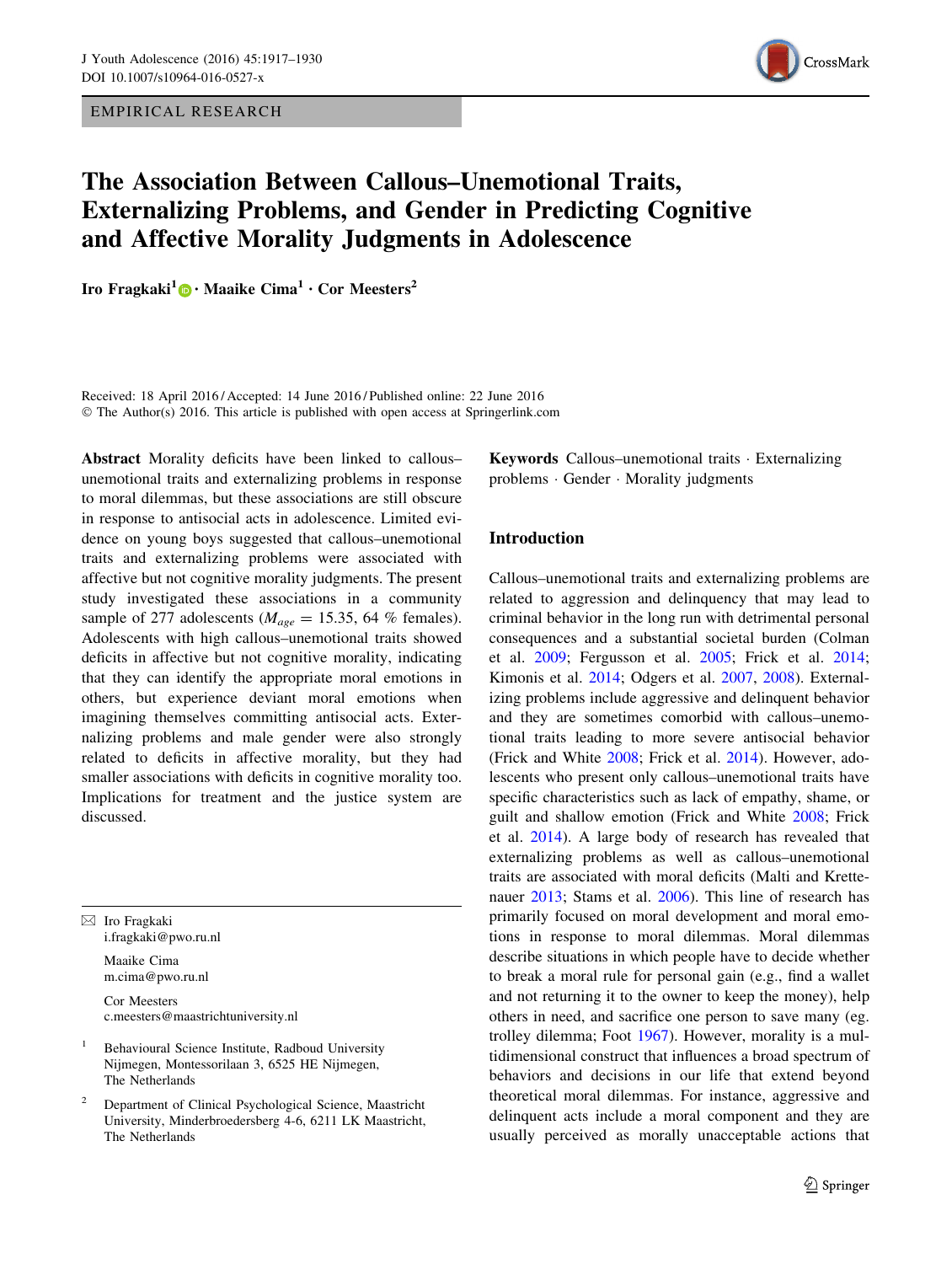should elicit negative moral emotions (e.g., guilt). A critical question that has not been sufficiently explored yet is how adolescents with externalizing problems and/or callous–unemotional traits who are at risk of delinquency perceive antisocial acts from a moral perspective and what moral emotions they attribute to these acts.

Morality is the ability to discriminate between right and wrong based on the rules of ethics and societal norms and behave accordingly (Koops et al. [2010](#page-13-0); Smetana et al. [2000\)](#page-13-0). Moral development is a process that starts in early childhood and continues into adolescence and adulthood. Children at age 4–5 perceive several behaviors as immoral, but they attribute positive emotions in a person who commits an immoral act to achieve a desired object, a phenomenon called happy-victimizer response (Krettenauer et al. [2008\)](#page-13-0). This response decreases over the course of development and positive feelings after a moral decision increase in adolescence (Krettenauer et al. [2014\)](#page-13-0). Furthermore, morality has a cognitive and an affective component. Kohlberg ([1984\)](#page-13-0) identified three levels of moral development that develop over time, the preconventional, the conventional, and the postconventional. According to this approach, at the preconventional level rules are external to the self and imposed by authority figures, at the conventional level they become integrated to the self, and at the postconventional level the rules are differentiated from the self and the moral values become self-chosen principles (Colby and Kohlberg [1987\)](#page-12-0). These moral stages constitute the core of cognitive morality. Individuals acquire the moral reasoning to distinguish right from wrong and behave accordingly, understand what another person feels under morally challenging situations and identify the related moral emotions in others (like shame, guilt, and empathy) (Koops et al. [2010](#page-13-0); Smetana et al. [2000\)](#page-13-0). Affective morality includes the personal moral emotions associated with moral situations or moral dilemmas. Moral emotions include positive emotions (happiness, excitement) and negative emotions (guilt, shame, fear, sadness) and they can be measured by asking the participants how they would feel in morally challenging situations. In addition, affective morality involves situations where the moral emotions direct our behavior without a moral reasoning process, which means that our behavior is solely determined by our associated moral emotions (Koops et al. [2010](#page-13-0); Smetana et al. [2000\)](#page-13-0).

With respect to cognitive morality, numerous previous studies have revealed associations between cognitive morality deficits and externalizing problems or callous– unemotional traits. A meta-analysis on moral development revealed that juvenile delinquents showed a lower stage of moral development compared to non-delinquent adolescents and the effect sizes were larger for males and for those with callous–unemotional traits (Stams et al. [2006](#page-13-0)).

Additionally, male adult psychopaths and boys with callous–unemotional traits fail to make the distinction between moral and conventional transgressions under modified rule conditions (Blair [1995](#page-11-0), [1997](#page-11-0); Blair et al. [2001](#page-11-0); Dolan and Fullam [2010\)](#page-12-0). These findings indicate that they perceive transgressions with negative consequences for the rights and welfare of others (moral) as equally forbidden as transgressions that include violations of the behavioral societal rules but are not forbidden by law (conventional) when the action is permissible by an authority figure (e.g., teacher). In contrast, other studies found no deficits in cognitive morality in male adult psychopathic offenders as they made the same moral judgments in moral dilemmas as non-psychopathic offenders and healthy controls, arguing that personal moral actions are less permissible than impersonal moral actions (Cima et al. [2010\)](#page-12-0). The authors suggested that psychopaths seem to distinguish between right and wrong based on societal moral norms but fail to behave accordingly. A meta-analysis found an association between deviant moral emotions identified in others and aggressive behavior in children and adolescents (Malti and Krettenauer [2013](#page-13-0)). In addition, there were no gender differences in moral emotions identified in others. However, the role of callous–unemotional traits was not investigated and the included studies examined moral emotion attributions in response to moral dilemmas and not antisocial acts. Overall, the evidence suggests that externalizing problems are related to deficits in cognitive morality but the results on callous–unemotional traits are inconsistent. In addition, evidence on moral development are limited in males, raising questions about potential gender differences, whereas moral emotions identified in others in response to moral dilemmas do not seem to differ between males and females.

With respect to affective morality, the aforementioned meta-analysis by Malti and Krettenauer [\(2013](#page-13-0)) showed that externalizing problems were also related to self-attributed moral emotions (affective morality) and the effect sizes were larger than for the moral emotions identified in others (cognitive morality). Similar to cognitive morality, gender did not moderate the relationship between affective morality and externalizing problems. However, most of the studies measured moral emotions by asking the participants how bad or good they would feel if they commit an immoral act without specifying other moral emotions (e.g., shame, guilt, fear, excitement) and the vignettes included moral dilemmas and not antisocial acts. A limited number of studies have examined affective morality in response to aggressive acts. A study by Arsenio et al. [\(2004](#page-11-0)) examined affective morality judgments of happiness, sadness, anger, and fear in response to aggressive and nonaggressive events in adolescents with and without disruptive disorders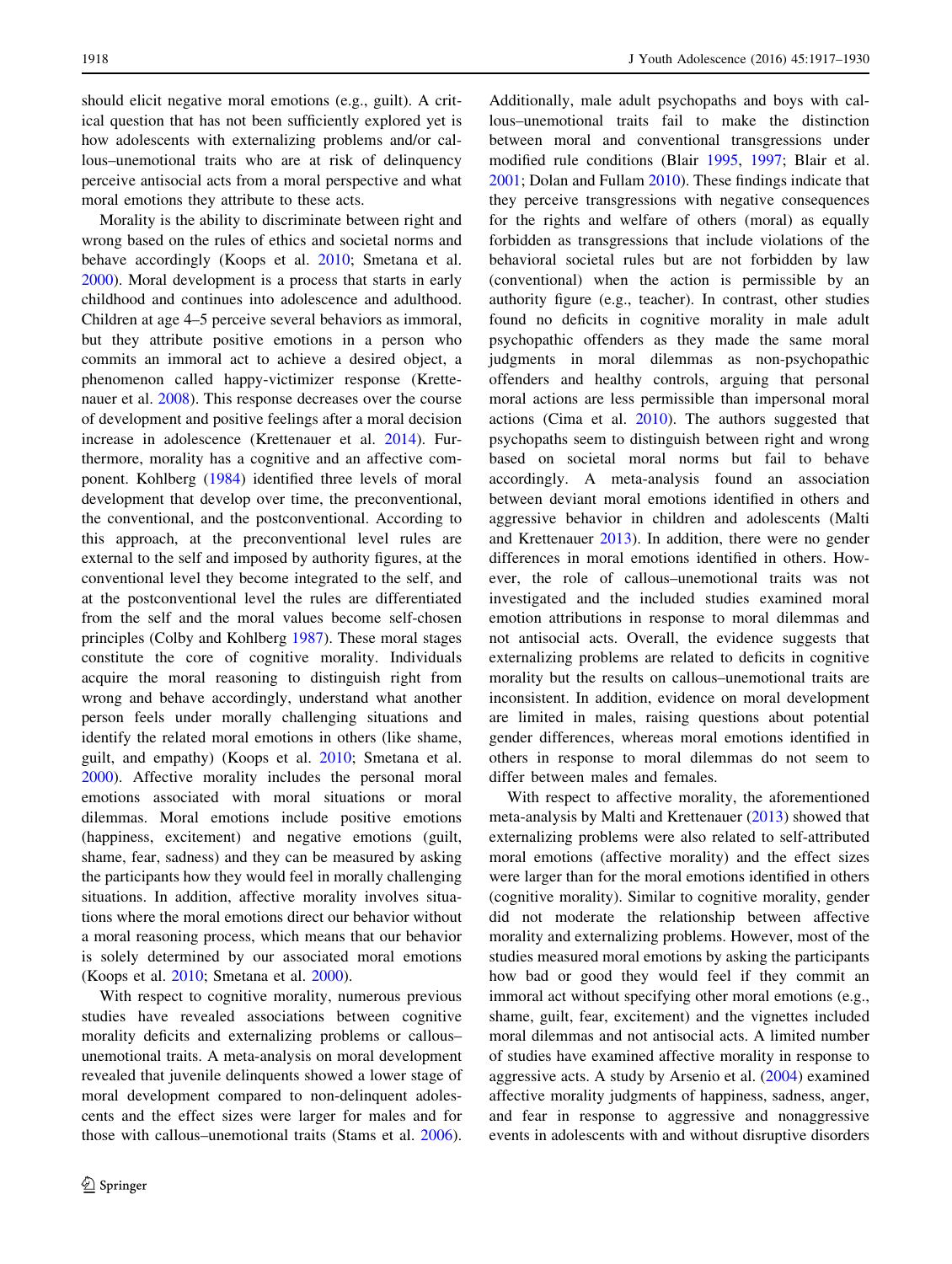at the age of 16. The adolescents with disruptive disorders reported lower scores in all moral emotions in response to nonaggressive situations and increased happiness in response to aggressive situations compared to healthy adolescents. However, this study focused on situations of proactive aggression and the relationship with callous– unemotional traits was not investigated.

A recent study on a community sample of boys aged 8–12 examined whether boys with externalizing problems and/or callous–unemotional traits differ from boys without these characteristics in cognitive and affective morality in response to antisocial acts measured by the Affective Morality Index (AMI; Cimbora and McIntosh [2003;](#page-12-0) Feilhauer et al. [2013](#page-12-0)). The AMI consists of ten short vignettes that display boys committing antisocial acts and the subjects are asked to identify the moral emotions of the protagonist (cognitive morality) and report how they would feel if they have committed the same act (affective morality) (Feilhauer et al. [2013\)](#page-12-0). The findings revealed that callous–unemotional traits and externalizing problems were not associated with cognitive morality. In contrast, significant associations with affective morality were revealed. Boys with high callous–unemotional traits expressed higher feelings of happiness and excitement, lower feelings of guilt, and higher likelihood of committing a similar antisocial act (recidivism) and boys with high externalizing problems reported increased feelings of happiness when imagining themselves committing the antisocial acts. Moreover, there was an interaction between callous–unemotional traits and externalizing problems, indicating that boys with high callous–unemotional traits and externalizing problems expressed the highest levels of happiness and increased recidivism when imagining committing similar antisocial acts. Unfortunately, this study included only boys and thus gender differences were not explored. Considering that callous–unemotional traits and externalizing problems are higher in males both in community and clinical samples (Archer [2004](#page-11-0); Bongers et al. [2004;](#page-12-0) Broidy et al. [2003;](#page-12-0) Chun and Mobley [2010;](#page-12-0) Cook et al. [2015](#page-12-0); Essau et al. [2006](#page-12-0); Euler et al. [2015;](#page-12-0) Meier et al. [2008;](#page-13-0) Stams et al. [2006](#page-13-0); Urben et al. [2015\)](#page-13-0), further research is needed to investigate potential gender differences and interactions in morality judgments of antisocial acts. Overall, the findings supported the notion that individuals with callous–unemotional traits and combined externalizing problems can distinguish between right and wrong and identify the related moral emotions in others (cognitive morality), but they experience more positive emotions and less negative emotions when imagining committing an antisocial act themselves, indicative of deficits in affective morality. This notion is in line with other scientific evidence demonstrating that callous– unemotional traits are consistently associated with deficits in affective empathy but not in cognitive empathy (Frick et al. [2014](#page-12-0)). Adolescents with high callous–unemotional traits can understand the perspective of others and identify their emotional state, but they have difficulties in sharing and responding compassionately to others' emotions. Relatedly, it can be argued that they can discriminate between right and wrong and understand the feelings of the victims but they cannot empathize with them and instead they even experience positive emotions.

Taken together, although the existing studies have provided insight into the association between morality and externalizing problems as well as callous–unemotional traits, five important limitations should be mentioned. First, the majority of the studies examined moral emotions in response only to moral dilemmas and not to antisocial acts. Second, previous studies have primarily examined moral emotions by simply asking the participants how good or bad they would feel if they commit an immoral act. This measurement is limited and does not cover a broad range of other moral emotions, such as anger, guilt, shame, fear, or excitement. Third, the research on callous–unemotional traits and cognitive morality has yielded inconsistent results and the studies on affective morality and callous–unemotional traits are scarce. Fourth, there is a lack of research on the interaction between externalizing problems and callous– unemotional traits in cognitive and affective morality judgments in response to antisocial acts. To our knowledge, only one study examined this research question and it was conducted with children and not adolescents. Fifth, there is a lack of research on gender differences on morality judgments in response to antisocial acts.

## The Current Study

The aim of the present study was to address these issues and extend previous research on morality by investigating cognitive and affective morality in response to antisocial acts and their associations with callous–unemotional traits and externalizing problems in adolescence. Although the study by Feilhauer et al. ([2013\)](#page-12-0) provided a useful insight, it included only boys and was performed in a group of young children who had not reached adolescence yet. It therefore remains unknown whether the observed associations between callous–unemotional traits, externalizing problems and cognitive or affective morality are gender-specific and how they relate to adolescence. To fill this gap, we examined the associations between callous–unemotional traits, externalizing problems and cognitive or affective morality judgments covering a broad spectrum of moral emotions (anger, happiness, guilt, excitement, fear) in a large community sample of adolescents including both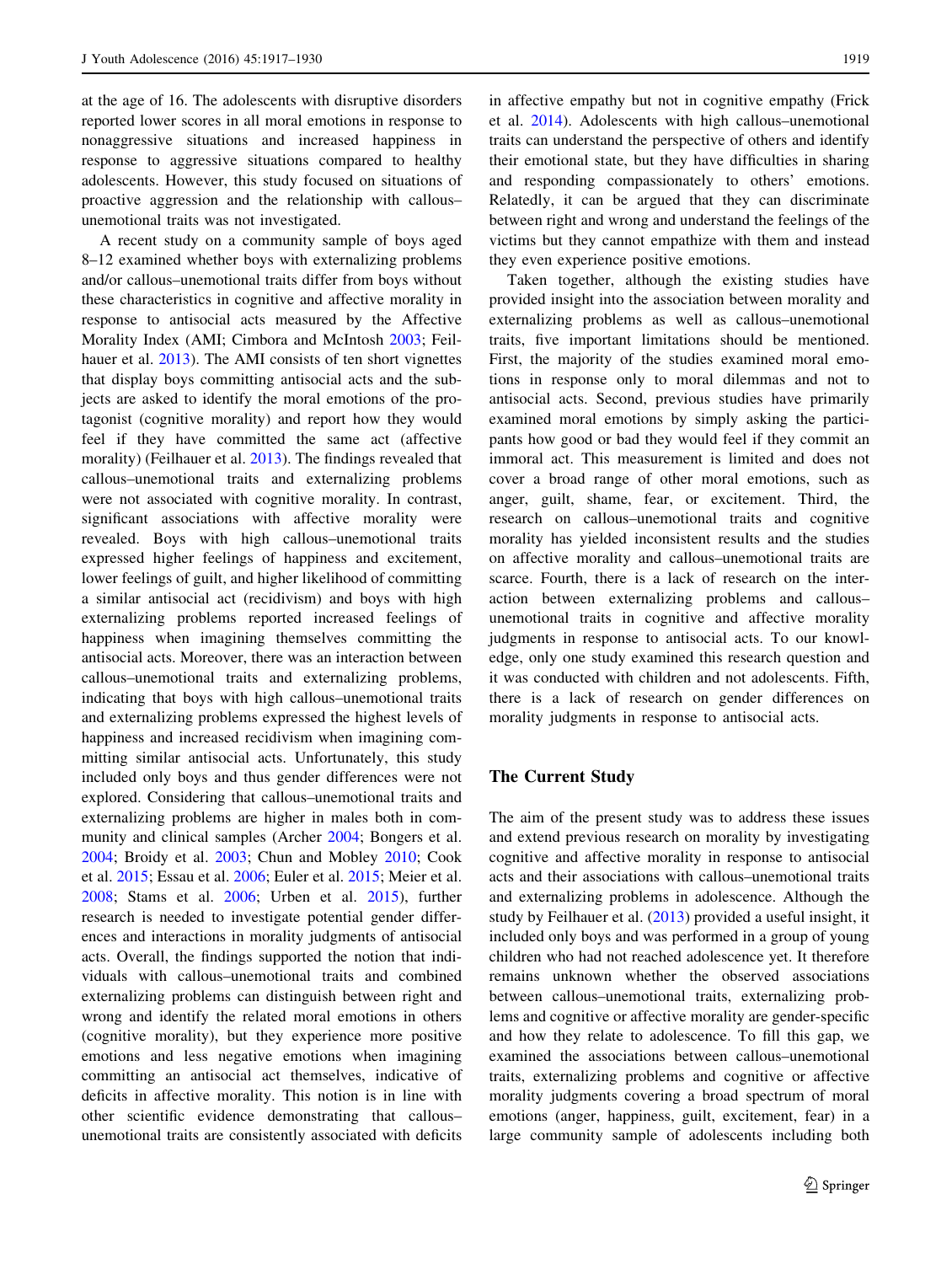males and females. Our objective was to determine whether the main effects and interactions found in children (Feilhauer et al. [2013\)](#page-12-0) were also present in adolescence and whether there were gender differences and interactions when externalizing problems are increased and callous– unemotional traits reach their peak at age 15–16 (Essau et al. [2006;](#page-12-0) Van Lier et al. [2007](#page-13-0)). Based on previous evidence, we hypothesized that (1) callous–unemotional traits and externalizing problems would be related to deficits in affective morality but not in cognitive morality, (2) adolescents with combined callous–unemotional traits and externalizing problems would present more deviant moral emotions in affective morality, and (3) we explored potential gender differences and we expected an interaction between gender and callous–unemotional traits or externalizing problems. Based on previous evidence indicating an association between male gender and higher callous– unemotional traits or externalizing problems and our hypothesized effect of these factors on affective morality, we expected that boys high callous–unemotional traits or externalizing problems would present the most pronounced deficits in affective morality.

# **Methods**

# Participants

The study included a community sample of 277 adolescents (99 boys, 178 girls) without any chronic illness at the time of the study and aged from 12 to 18 ( $M = 15.35$ ,  $SD = 1.16$ . They were recruited from three public schools in Belgium ( $n = 201$  students) and one school in the Netherlands ( $n = 76$  students) where students were aged from 12 to 18. Not all of the students were approached due to particular school activities at the time of the study, such as holiday camp or exams. The available students and their parents were informed about the study and invited to participate. The response rate was 65.3 %. Written informed consent was obtained from all individual participants included in the study and their parents. The majority of the adolescents were living with both their parents  $(84.8\%)$ , 13.4 % were living in a single-parent family, 1.1 % were living with foster parents or caregivers, and 0.4 % were living alone. From the total sample, 21.3 % ( $n = 58$ ) had contact with the police (30 boys, 28 girls). The offenses were mostly misdemeanors, specifically traffic violations  $(n = 12)$ , vandalism  $(n = 7)$ , theft  $(n = 5)$ , truancy  $(n = 1)$ , mistreatment  $(n = 1)$ , other  $(n = 28)$ , and multiple reasons  $(n = 4)$ . Seventy-one percent of the participants followed a high level track in school, 20 % followed a moderate level track, and 9 % followed a low level track.

#### Procedure

The present study was conducted at the schools during school hours. The participants were asked to complete a battery of questionnaires and the duration of the administration was 30–40 min. The experimenter was present to explain the procedure and provide further clarifications. To avoid order effects, the questionnaires were counterbalanced. Participation in the study was completely voluntary and the participants were allowed to terminate their participation at any time. The compensation for participation was 20 vouchers of 15 euro that were raffled among the participants. The study was approved by the Ethical Committee of the faculty of Psychology of the Maastricht University.

## Instruments

#### Cognitive and Affective Morality Judgments

The Affective Morality Index (AMI; Cimbora and McIntosh [2003](#page-12-0)) was used to assess cognitive and affective morality. It consists of ten short vignettes that describe boys committing antisocial acts relevant to youth. After each story, the participants are asked to indicate how angry, happy, excited, guilty, afraid, and an "other" emotion they believe the protagonist would feel after committing the respective antisocial act on 4-point Likert scale  $(1 = not at$ all,  $4 = a$  lot). In addition, they are asked how likely it is for the protagonist to commit the same antisocial act again (recidivism) on a 4-point Likert scale  $(1 = \text{definitely not},$  $4 =$  definitely yes). These questions measure cognitive morality (AMI-OTHER) as the participants are asked to identify the moral emotions of the protagonist. To measure affective morality (AMI-SELF) the participants are asked how angry, happy, excited, guilty, afraid, and an ''other'' emotion they would feel themselves after committing the same antisocial acts and how likely it would be to commit the same act again on the same 4-point Likert scales, respectively. The antisocial acts displayed in the vignettes include stealing a CD from a store, start a serious fight, kick a dog to make him stop barking, swearing at the teacher, and change a bad grade in the teacher's notebook. For each emotion, a proportion score is calculated by summing the scores for all ten vignettes and dividing it by the sum of all the emotion scores combined. The use of proportion scores controls for individual differences in the total emotional arousal (Cimbora and McIntosh [2003](#page-12-0)). Higher scores indicate higher levels of each emotion. The Cronbach's a for the AMI-OTHER scores (cognitive morality) in this study were: .72 for anger, .70 for happiness, .78 for guilt, .74 for excitement, .80 for fear, and .81 for recidivism. The Cronbach's  $\alpha$  for the AMI-SELF scores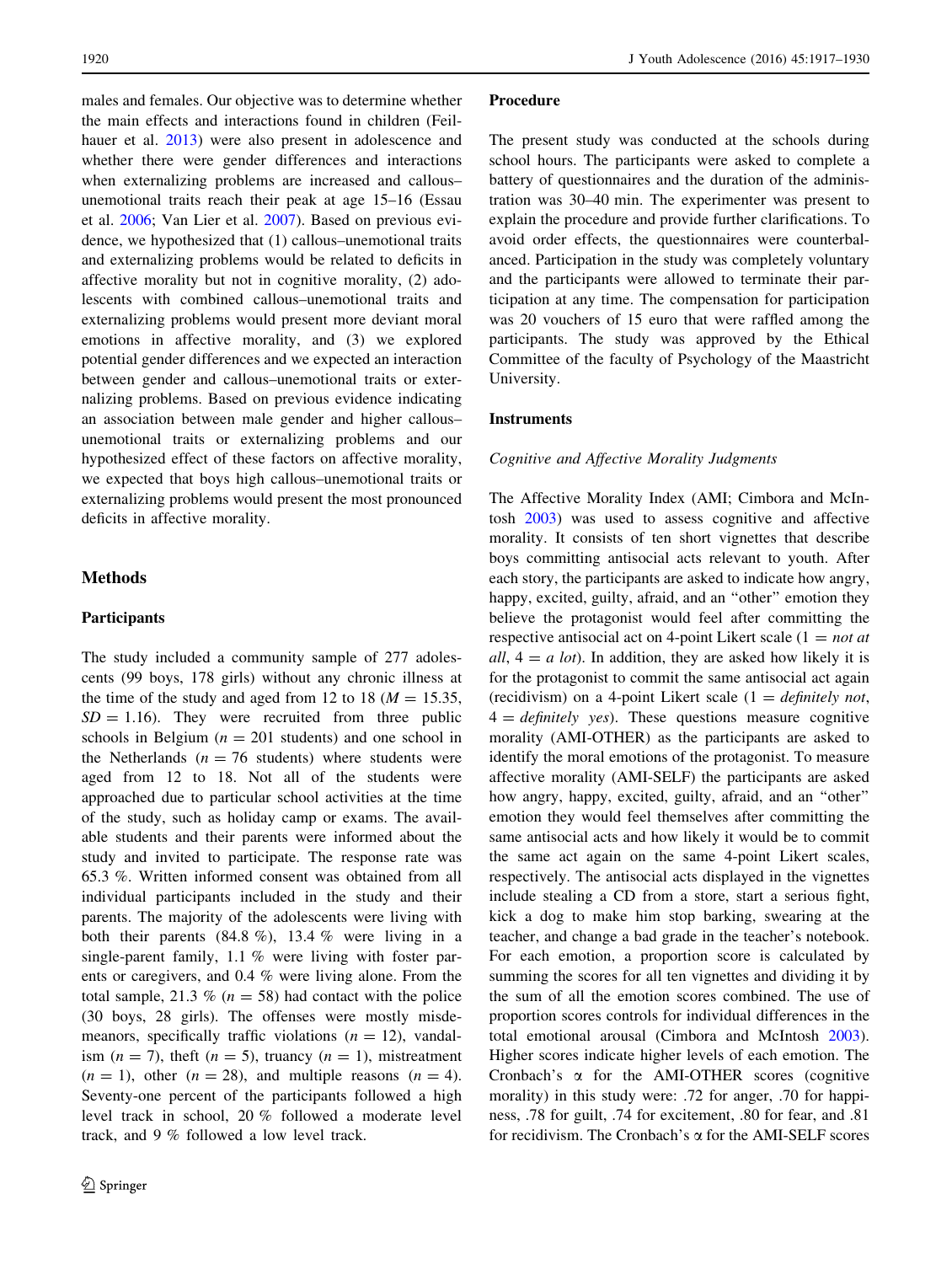(affective morality) in this study were: .84 for anger, .71 for happiness, .81 for guilt, .83 for excitement, .87 for fear, and .77 for recidivism.

## Callous–Unemotional Traits

Callous–unemotional traits were assessed with the Inventory of Callous–Unemotional traits—Youth Version (ICU; Frick [2003](#page-12-0)), which is suitable for adolescents aged 13–17. It consists of 24 items and it has three subscales: callousness, uncaring, and unemotional, although other studies have suggested that five factors might be more appropriate for samples with offenders (Feilhauer et al. [2012](#page-12-0)). The total score was used in this study as an index of callous– unemotional traits. The items are rated on a 4-point Likert scale  $(0 = not at all true, 3 = definitely true)$ . The ICU includes statements such as ''I do not care who I hurt to get what I want" and "I seem very cold and uncaring to others''. The ICU is widely used in samples of healthy adolescents, juvenile delinquents and offenders in several countries and it has good internal consistency, and good construct, convergent and discriminant validity (Essau et al. [2006;](#page-12-0) Fanti et al. [2013;](#page-12-0) Feilhauer et al. [2012;](#page-12-0) Kimonis et al. [2008](#page-12-0), [2014](#page-12-0); Roose et al. [2010\)](#page-13-0). In this study the Cronbach's  $\alpha$  of the total scale was .76.

#### Externalizing Problems

The Youth Self-Report (YSR; Achenbach [1991](#page-11-0)) measures externalizing and internalizing psychopathological problems. In this study, we used only the 20 items referring to externalizing problems. Participants are asked to indicate the frequency of several behavioral symptoms on a 3-point Likert scale  $(0 = not true, 2 = very true/often true).$ Examples of the YSR items are ''I destroy things belonging to others'' (aggression) and ''I set fires'' (delinquency). The YSR is a widely used instrument for psychopathological symptoms in childhood and adolescence with well-established psychometric properties (Ebesutani et al. [2011](#page-12-0)). In this study, the Cronbach's  $\alpha$  was .81.

## Results

#### Descriptive Statistics

There were no gender differences in age,  $t(275) = 1.081$ ,  $p = .281$ , or externalizing problems,  $t(275) = -.791$ ,  $p = .430$ . There were significant gender differences in callous–unemotional traits,  $t(275) = -4.287$ ,  $p < .001$ , indicating that boys had significantly higher callous– unemotional traits than girls. Boys were also more likely to have contact with the police than girls,  $\chi^2(1)$ ,

 $N = 277$ ) = 8.161,  $p = .004$ , OR = 2.329, 95 % CI [1.293, 4.196]. With respect to cognitive morality judgments, boys perceived the protagonist as more excited and happy as well as less guilty and angry than girls (all  $ps < .05$ ). Regarding affective morality judgments, boys reported increased feelings of happiness, excitement and perceived an increased likelihood of recidivism, as well as decreased feelings of guilt and fear when imagining themselves committing similar antisocial acts (all  $ps < .001$  $ps < .001$ ). Table 1 presents all the means and standard deviations for the total sample and for each gender separately. Adolescents from Belgian schools had significantly higher externalizing problems ( $M = 7.58$ ,  $SD = 4.59$ ) than adolescents from Dutch schools ( $M = 5.01$ ,  $SD = 3.49$ ),  $t(275) = 4.418$ ,  $p < .001$ , and more offenses,  $\chi^2(1,$  $N = 277$ ) = 5.589, p = .018, OR = .406, 95 % CI [.189, .872]. Adolescents from Belgian schools were significantly older  $(M = 15.72, SD = 1.09)$  than adolescents from Dutch schools ( $M = 14.38$ ,  $SD = 0.69$ ),  $t(212) = 12.11$ ,  $p$  < .001. Educational level was not related to the total scores of externalizing problems,  $F(2, 274) = .991$ ,  $p = .373$ , or callous–unemotional traits,  $F(2, 274) =$ 1.509,  $p = .223$ .

#### Correlation Analysis

Table [2](#page-6-0) presents the correlations between the AMI scales of cognitive and affective morality, callous–unemotional traits, and externalizing problems. There were significant positive correlations between positive emotions (happiness, excitement) and significant negative correlations between positive (happiness, excitement) and negative emotions (guilt, fear). Recidivism was positively correlated with happiness and excitement and negatively correlated with guilt and fear. Callous–unemotional traits were positively correlated with externalizing problems, suggesting that adolescents with externalizing problems had also increased callous–unemotional traits. With respect to cognitive morality, high callous–unemotional traits were related to increased feelings of happiness and excitement, and decreased feelings of anger and guilt identified in the protagonist. Externalizing problems were significantly associated with increased feelings of excitement, perceived likelihood of recidivism, and decreased feelings of anger and guilt. With respect to affective morality, high callous–unemotional traits were significantly associated with increased feelings of happiness and excitement, increased perceived likelihood of recidivism, and decreased feelings of guilt and fear. Externalizing problems were significantly correlated with increased feelings of happiness and excitement, increased perceived likelihood of recidivism, and decreased feelings of anger, guilt, and fear.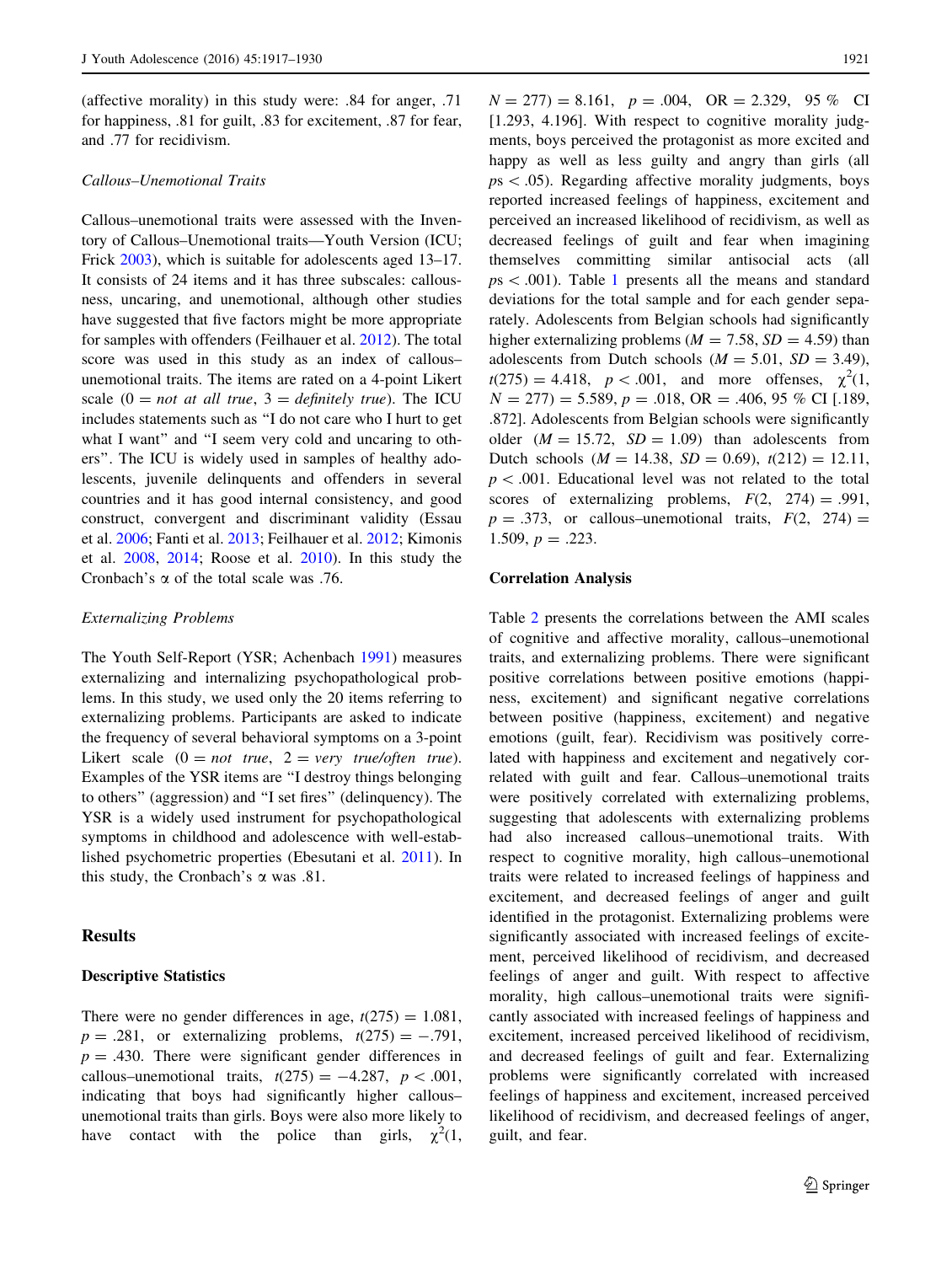<span id="page-5-0"></span>Table 1 Means and standard deviations for the total sample and each gender separately

j.

|                        | Total        | Girls        | <b>Boys</b>  | $\boldsymbol{t}$ |
|------------------------|--------------|--------------|--------------|------------------|
|                        | M(SD)        | M(SD)        | M(SD)        |                  |
| ICU                    |              |              |              |                  |
| CU traits              | 22.90 (7.29) | 21.54 (6.54) | 25.34 (7.92) | $-4.29***$       |
| <b>YSR</b>             |              |              |              |                  |
| Externalizing problems | 6.88(4.46)   | 6.71(4.40)   | 7.16 (4.58)  | $-.79$           |
| <b>AMI-OTHER</b>       |              |              |              |                  |
| Anger                  | 0.18(0.03)   | 0.18(0.03)   | 0.17(0.03)   | $2.46*$          |
| Happy                  | 0.17(0.04)   | 0.16(0.04)   | 0.18(0.03)   | $-3.75***$       |
| Guilt                  | 0.24(0.05)   | 0.25(0.04)   | 0.23(0.05)   | $2.45*$          |
| Excitement             | 0.19(0.05)   | 0.18(0.05)   | 0.20(0.04)   | $-2.18*$         |
| Fear                   | 0.22(0.04)   | 0.22(0.04)   | 0.21(0.04)   | 1.45             |
| Recidivism             | 2.76(0.69)   | 2.75(0.59)   | 2.77(0.84)   | $-1.19$          |
| <i>AMI-SELF</i>        |              |              |              |                  |
| Anger                  | 0.18(0.04)   | 0.18(0.04)   | 0.18(0.04)   | .51              |
| Happy                  | 0.13(0.04)   | 0.12(0.03)   | 0.15(0.04)   | $-6.76***$       |
| Guilt                  | 0.30(0.04)   | 0.31(0.04)   | 0.28(0.50)   | $4.10***$        |
| Excitement             | 0.14(0.04)   | 0.13(0.03)   | 0.16(0.04)   | $-6.30***$       |
| Fear                   | 0.25(0.04)   | 0.26(0.04)   | 0.22(0.04)   | $7.22***$        |
| Recidivism             | 1.34(0.64)   | 1.29(0.56)   | 1.43(0.76)   | $-3.57$          |

ICU Inventory of Callous–Unemotional traits; CU traits Callous–unemotional traits; YSR Youth Self-Report; AMI Affective Morality Index; AMI-OTHER Cognitive Morality Index; AMI-SELF Affective Morality Index

 $* p < .05; ** p < .01; ** * p < .001$ 

#### Regression Analyses

We performed hierarchical regression analyses to examine the unique and interaction effects of callous–unemotional traits, externalizing problems, and gender on morality judgments. We computed centered variables for ICU and YSR scores by subtracting the total mean score from each individual score and calculated interaction terms by multiplying the centered ICU scores by the centered YSR scores and gender. We controlled for school in our analyses to account for a potential effect of school and country. In the first step of the analyses, we entered dummy variables of the schools as the control variables, in the second step we entered the ICU, YSR, and gender in the model to examine main effects and in the third step we added the interaction terms.

## Cognitive Morality Judgments

Table [3](#page-7-0) presents the results of the regression analyses on cognitive morality judgments. There was no significant main effect of callous–unemotional traits on cognitive morality (Hypothesis 1). However, we found a significant main effect of externalizing problems on excitement, and perceived likelihood of recidivism, suggesting that adolescents with high externalizing problems perceived the protagonist as more excited and more likely to commit a similar act again compared to adolescents with low externalizing problems. Significant interactions between callous–unemotional traits and externalizing problems were not found. There was also a main effect of gender on anger and happiness, indicating that boys perceived the protagonist as feeling happier after committing an antisocial act compared to girls, but girls perceived him as feeling angrier than boys (Hypothesis 3).

#### Affective Morality Judgments

Table [4](#page-7-0) presents the results of the regression analyses on affective morality judgments. There was a significant main effect of callous–unemotional traits on happiness, guilt, excitement, fear, and perceived likelihood of recidivism. Adolescents with high callous–unemotional traits reported increased feelings of happiness and excitement, decreased feelings of guilt and fear, and they estimated an increased likelihood of recidivism when imagining themselves committing similar antisocial acts than adolescents with low callous–unemotional traits (Hypothesis 1). There was also a significant main effect of externalizing problems on happiness, guilt, excitement, and perceived likelihood of recidivism. Adolescents with high externalizing problems reported increased feelings of happiness and excitement,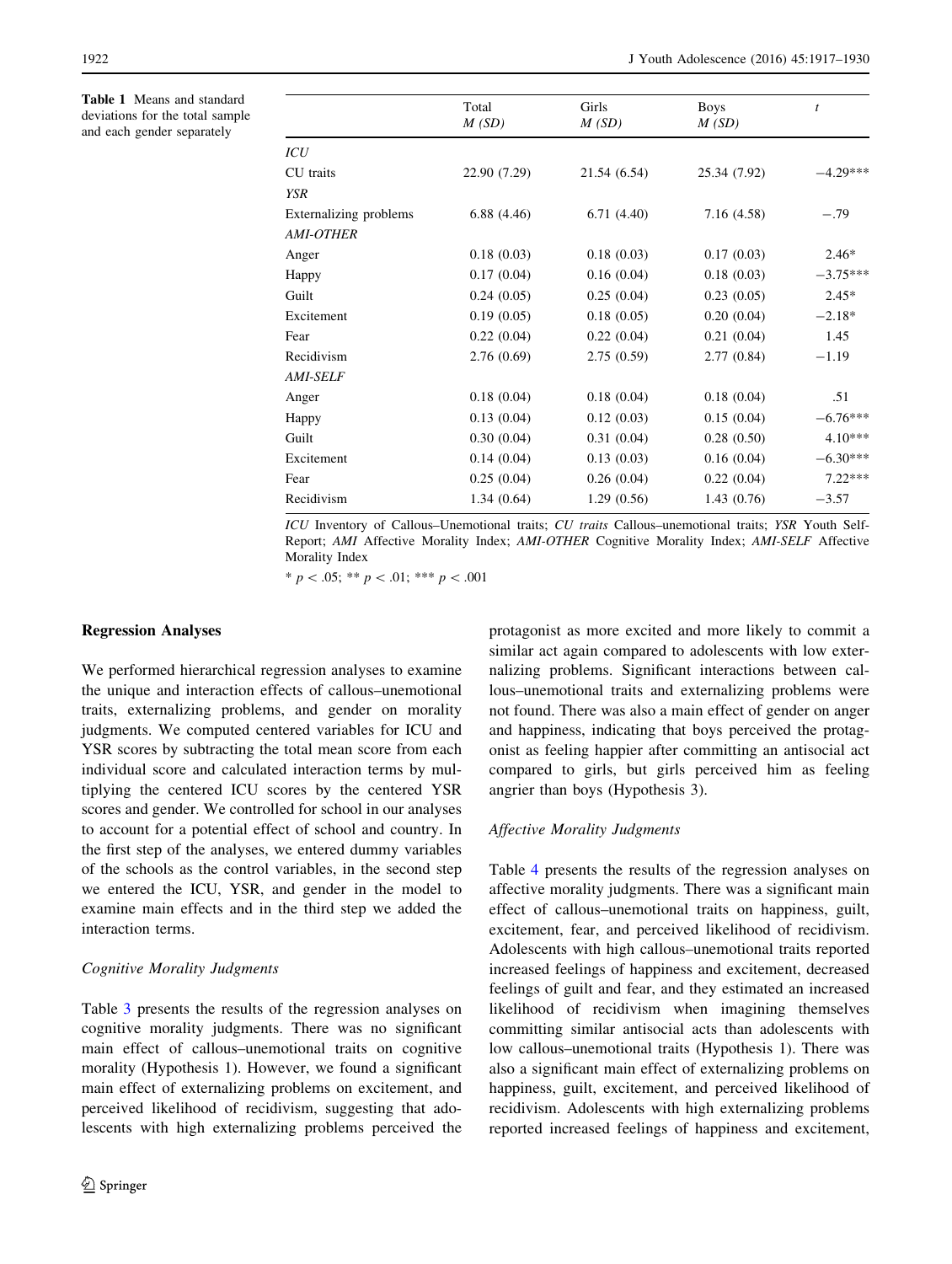<span id="page-6-0"></span>

|            | LCU       | YSR        | AMI-OTHER       |                    |            |            |           |            | AMI-SELF   |           |           |            |           |
|------------|-----------|------------|-----------------|--------------------|------------|------------|-----------|------------|------------|-----------|-----------|------------|-----------|
|            |           |            | Anger           | Happy              | Guilt      | Excitement | Fear      | Recidivism | Anger      | Happy     | Guilt     | Excitement | Fear      |
| IJ         |           |            |                 |                    |            |            |           |            |            |           |           |            |           |
| CU traits  |           | $.473**$   |                 |                    |            |            |           |            |            |           |           |            |           |
| AMI-OTHER  |           |            |                 |                    |            |            |           |            |            |           |           |            |           |
| Anger      | $-137*$   | $-170**$   |                 |                    |            |            |           |            |            |           |           |            |           |
| Happy      | $.251**$  | .123       | $-.306**$       |                    |            |            |           |            |            |           |           |            |           |
| Guilt      | $-200$ ** | $-0.223**$ | $-0.004$        | $-.641**$          |            |            |           |            |            |           |           |            |           |
| Excitement | $.153**$  | $.234**$   | $-324**$        | $.530**$           | $-.763**$  |            |           |            |            |           |           |            |           |
| Fear       | $-0.88$   | $-0.010$   | $-.078$         | $-.635***$         | $.384***$  | $-0.608**$ |           |            |            |           |           |            |           |
| Recidivism | 093       | $.232***$  | $-.122$         | $.341***$          | $-354**$   | $.343**$   | $-.243**$ |            |            |           |           |            |           |
| AMI-SELF   |           |            |                 |                    |            |            |           |            |            |           |           |            |           |
| Anger      | $-0.078$  | $-.134*$   | $.706**$        | 197**<br>$\vec{i}$ | $-0.015$   | $-.213**$  | $-0.093$  | $-.126*$   |            |           |           |            |           |
| Happy      | $.513**$  | $.333***$  | $-347**$        | $.567**$           | $-274**$   | $.326***$  | $-.346**$ | $.222**$   | $-.317**$  |           |           |            |           |
| Guilt      | $-455**$  | $-.395**$  | $-.073$         | $-.265***$         | $.557**$   | $-.337***$ | .043      | $-.165**$  | $-225**$   | $-.505**$ |           |            |           |
| Excitement | .505**    | $.454***$  | $-.346**$       | $.429**$           | $-464**$   | $.637**$   | $-363**$  | $.295**$   | $-.341***$ | $.721**$  | $-.619**$ |            |           |
| Fear       | $-355**$  | $-.174**$  | $\widetilde{9}$ | $-.394***$         | .113       | $-314**$   | $.644**$  | $-170**$   | $-144*$    | $-.668**$ | $.203**$  | $-.578**$  |           |
| Recidivism | $.332**$  | $.377**$   | $-.073$         | $.232***$          | $-0.274**$ | $.207**$   | $-0.099$  | $.222**$   | $-128*$    | 419**     | $-441**$  | $460**$    | $-.206**$ |

\*  $p < .05;$  \*\*  $p < .01$ \*  $p \lt .05;$  \*\*  $p \lt .01$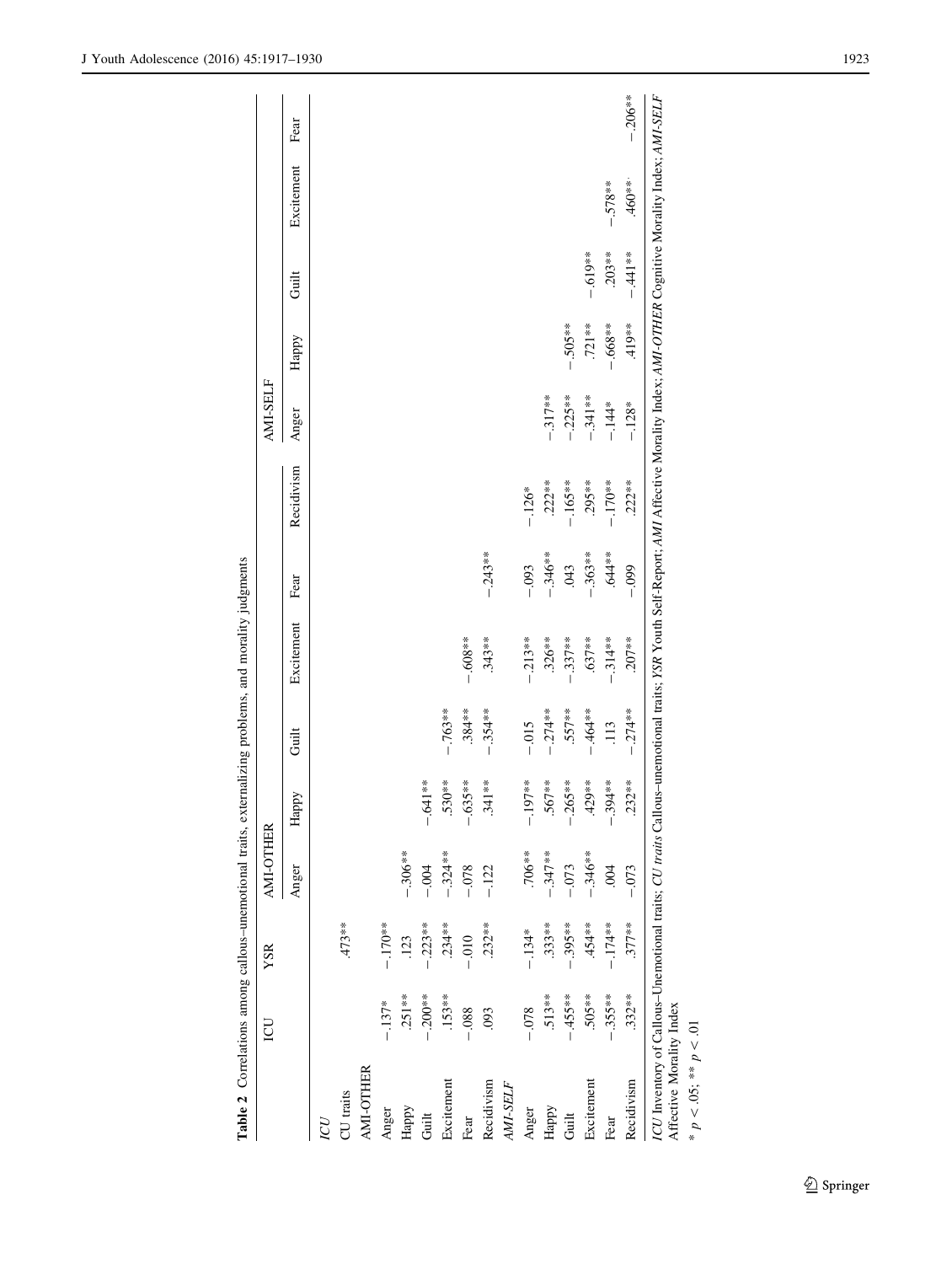<span id="page-7-0"></span>Table 3 Results of hierarchical regression analyses predicting cognitive morality (AMI-OTHER scores) and recidivism

Table 4 Results of hierarchical regression analyses predicting affective morality (AMI-SELF scores) and recidivism

|                  | $\boldsymbol{B}$ | SE B   | $\beta$  | $\mathbb{R}^2$ |                  | $\boldsymbol{B}$ | SE B   | β          | $R^2$ |
|------------------|------------------|--------|----------|----------------|------------------|------------------|--------|------------|-------|
| Anger            |                  |        |          | .064           | Anger            |                  |        |            | .045  |
| CU traits        | .000             | .000   | $-.020$  |                | CU traits        | .000             | .001   | $-.033$    |       |
| Ext. problems    | $-.001$          | .001   | $-.137$  |                | Ext. problems    | $-.001$          | .001   | $-.098$    |       |
| Gender           | $-.009$          | .004   | $-.135*$ |                | Gender           | $-.002$          | .006   | $-.019$    |       |
| CU-Ext. problems | .000             | .000   | $-.011$  |                | CU-Ext. problems | .000             | .000   | .058       |       |
| CU-Gender        | .000             | .001   | .009     |                | CU-gender        | .000             | .001   | $-.011$    |       |
| Happy            |                  |        |          | .119           | Happy            |                  |        |            | .402  |
| CU traits        | .001             | .000   | .129     |                | CU traits        | .001             | .000   | .239**     |       |
| Ext. problems    | .000             | .001   | $-.026$  |                | Ext. problems    | .001             | .000   | $.172**$   |       |
| Gender           | .012             | .005   | $.159*$  |                | Gender           | .024             | .004   | $.320***$  |       |
| CU-Ext. problems | .000             | .000   | .011     |                | CU-Ext. problems | .000             | .000   | $-.100$    |       |
| CU-Gender        | .001             | .001   | .098     |                | CU-gender        | .002             | .001   | $.224**$   |       |
| Guilt            |                  |        |          | .143           | Guilt            |                  |        |            | .281  |
| CU traits        | $-.001$          | .001   | $-.090$  |                | CU traits        | $-.001$          | .001   | $-.237**$  |       |
| Ext. problems    | $-.001$          | .001   | $-.082$  |                | Ext. problems    | $-.002$          | .001   | $-.230**$  |       |
| Gender           | $-.010$          | .006   | $-.107$  |                | Gender           | $-.016$          | .005   | $-.168**$  |       |
| CU-Ext. problems | .000             | .000   | $-.050$  |                | CU-Ext. problems | .000             | .000   | $-.034$    |       |
| CU-Gender        | $-.000$          | .001   | $-.021$  |                | CU-Gender        | $-.001$          | .001   | $-.073$    |       |
| Excitement       |                  |        |          | .116           | Excitement       |                  |        |            | .406  |
| CU traits        | .000             | .001   | $-.020$  |                | CU traits        | .002             | .000   | $.267**$   |       |
| Ext. problems    | .002             | .001   | $.168*$  |                | Ext. problems    | .003             | .001   | .296***    |       |
| Gender           | .011             | .007   | .107     |                | Gender           | .026             | .005   | $.295***$  |       |
| CU-Ext. problems | .000             | .000   | $-.008$  |                | CU-Ext. problems | .000             | .000   | $-.079$    |       |
| CU-Gender        | .001             | .001   | .081     |                | CU-gender        | .001             | .001   | .063       |       |
| Fear             |                  |        |          | .034           | Fear             |                  |        |            | .270  |
| CU traits        | .000             | .001   | .025     |                | CU traits        | $-.001$          | .001   | $-.174*$   |       |
| Ext. problems    | .000             | .001   | .021     |                | Ext. problems    | $-.001$          | $.001$ | $-.095$    |       |
| Gender           | $-.004$          | .005   | $-.055$  |                | Gender           | $-.032$          | .005   | $-.343***$ |       |
| CU-Ext. problems | .000             | .000   | .072     |                | CU-Ext. problems | .000             | .000   | .131       |       |
| CU-Gender        | $-.001$          | .001   | $-.183$  |                | CU-Gender        | $-.001$          | .001   | $-.153$    |       |
| Recidivism       |                  |        |          | .183           | Recidivism       |                  |        |            | .456  |
| CU traits        | $-.032$          | .060   | $-.047$  |                | CU traits        | .160             | .040   | $.288***$  |       |
| Ext. problems    | .219             | .077   | .193**   |                | Ext. problems    | .404             | .052   | .447***    |       |
| Gender           | .721             | .613   | .070     |                | Gender           | 1.518            | .418   | $.182***$  |       |
| CU-Ext. problems | $-.004$          | $.008$ | $-.040$  |                | CU-Ext. problems | .003             | .005   | .031       |       |
| CU-Gender        | .053             | .090   | .053     |                | CU-gender        | $-.023$          | .058   | $-.028$    |       |

| CU traits                                                  | .002    | .000 | $.267**$   |      |
|------------------------------------------------------------|---------|------|------------|------|
| Ext. problems                                              | .003    | .001 | .296***    |      |
| Gender                                                     | .026    | .005 | .295***    |      |
| CU-Ext. problems                                           | .000    | .000 | $-.079$    |      |
| CU-gender                                                  | .001    | .001 | .063       |      |
| Fear                                                       |         |      |            | .270 |
| CU traits                                                  | $-.001$ | .001 | $-.174*$   |      |
| Ext. problems                                              | $-.001$ | .001 | $-.095$    |      |
| Gender                                                     | $-.032$ | .005 | $-.343***$ |      |
| CU-Ext. problems                                           | .000    | .000 | .131       |      |
| CU-Gender                                                  | $-.001$ | .001 | $-.153$    |      |
| Recidivism                                                 |         |      |            | .456 |
| CU traits                                                  | .160    | .040 | .288***    |      |
| Ext. problems                                              | .404    | .052 | .447 ***   |      |
| Gender                                                     | 1.518   | .418 | $.182***$  |      |
| CU-Ext. problems                                           | .003    | .005 | .031       |      |
| CU-gender                                                  | $-.023$ | .058 | $-.028$    |      |
| AMI Affective Morality Index; AMI-OTHER Cognitive Morality |         |      |            |      |

AMI Affective Morality Index; AMI-OTHER Cognitive Morality Index; AMI-SELF Affective Morality Index; CU traits Callous– unemotional traits; Ext. problems Externalizing problems

\*  $p$  < .05; \*\*  $p$  < .01

Index; AMI-SELF Affective Morality Index; CU traits Callous– unemotional traits; Ext. problems Externalizing problems \*  $p$  < .05; \*\*  $p$  < .01; \*\*\*  $p$  < .001

decreased feelings of guilt, and they estimated an increased likelihood of recidivism than adolescents with low externalizing problems (Hypothesis 1). Additionally, a marginally significant  $(p = .056)$  callous–unemotional traits  $\times$  externalizing problems interaction on fear was found, indicating that adolescents with high callous– unemotional traits and high externalizing problems exhibited the lowest level of fear when imagining themselves commit similar antisocial acts (Hypothesis 2). Gender also had a significant effect on happiness, guilt, excitement,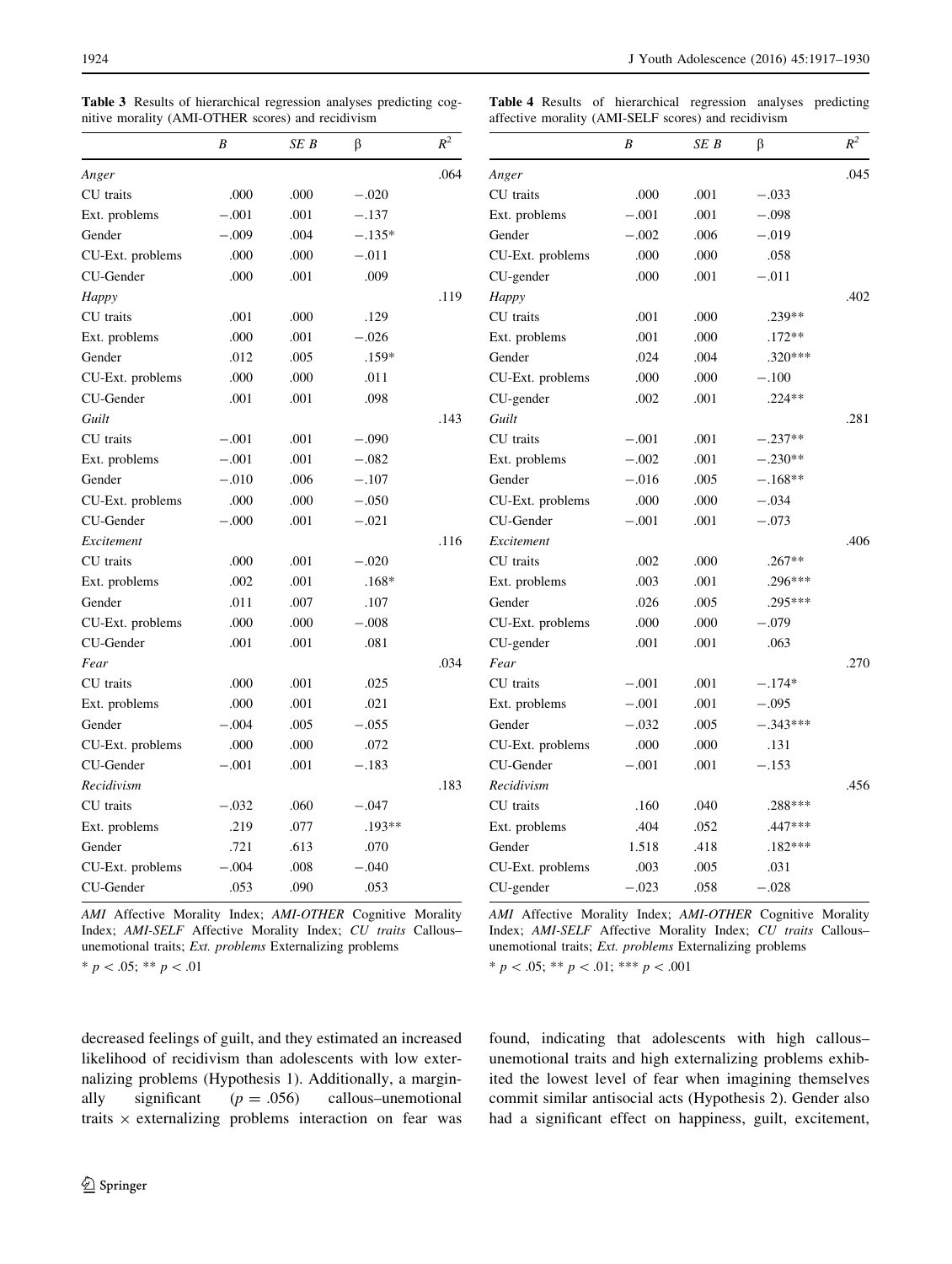fear, and perceived likelihood of recidivism. Boys reported increased feelings of happiness and excitement, decreased feelings of guilt and fear, and estimated an increased likelihood of recidivism compared to girls (Hypothesis 3). Finally, there was a significant callous–unemotional traits  $\times$  gender interaction on happiness, demonstrating that boys with high callous–unemotional traits reported the highest feelings of happiness (see Fig. 1) (Hypothesis 3). There were no significant associations between callous– unemotional traits, externalizing problems, or gender and anger. Overall, callous–unemotional traits, externalizing problems, and gender were strongly associated with affective morality judgments explaining 40.2 % of the variance in happiness, 28.1 % of the variance in guilt, 40.6 % of the variance in excitement, 27 % of the variance in fear, and 45.6 % of the variance in recidivism.

## **Discussion**

Although moral development and morality judgments in response to moral dilemmas have been consistently examined in relationship to externalizing problems (Malti and Krettenauer [2013](#page-13-0); Stams et al. [2006](#page-13-0)), the association between morality judgments and externalizing problems in response to antisocial acts remains obscure. More importantly, it is still unknown whether individuals with externalizing problems and callous–unemotional traits, who are at risk of aggressive and delinquent behavior, experience deviant moral emotions in response to antisocial acts. To our knowledge, only one study investigated this question, indicating that externalizing problems and callous– unemotional traits were related to affective but not cognitive morality (Feilhauer et al. [2013\)](#page-12-0). However, this study was performed in young boys and thus it is unknown whether this effect is also present during adolescence and



Fig. 1 Interaction effects of callous–unemotional (CU) traits (median split) and gender in feelings of happiness when adolescents imagined themselves committing antisocial acts

whether it is specific to males. The aim of this study was to address this question and investigate the role of callous– unemotional traits and externalizing problems in cognitive and affective morality judgments and to elucidate potential gender differences in a community sample of adolescents.

Firstly, cognitive morality was not related to callous– unemotional traits but it was associated with externalizing problems (Hypothesis 1). In particular, adolescents with externalizing problems perceived the protagonist as feeling more excited when committing the antisocial act and more likely to commit a similar antisocial act again compared to adolescents with low externalizing problems. There were no significant interactions between callous–unemotional traits and externalizing problems in cognitive morality. In addition, gender differences were revealed, suggesting that boys perceived the protagonist as feeling happier after committing the antisocial act compared to girls, whereas girls perceived him as angrier than boys (Hypothesis 3). Overall, significant but rather small effect sizes were found for the association between externalizing problems or gender and cognitive morality judgments.

With respect to affective morality, callous–unemotional traits, externalizing problems, and gender were robust and independent predictors explaining a high percentage of the variance in affective morality scores (27 % for fear to 45.6 % for recidivism) (Hypotheses 1, 3). Particularly, callous–unemotional traits and externalizing problems were associated with increased feelings of happiness and excitement, increased likelihood of recidivism, and decreased feelings of guilt when participants imagined themselves committing similar antisocial acts. Contrary to our hypothesis 2, there were no significant interactions between callous–unemotional traits and externalizing problems. There was only a marginally significant interaction on fear, suggesting that adolescents with high callous–unemotional traits and externalizing problems experienced the lowest levels of fear. Moreover, boys reported increased feelings of happiness and excitement, increased recidivism, and decreased feelings of guilt and fear compared to girls (Hypothesis 3). A significant interaction between callous–unemotional traits and gender on happiness scores was found, indicating that boys with high callous–unemotional traits anticipated the highest levels of happiness, whereas girls with low callous–unemotional traits anticipated the lowest levels of happiness when imagining themselves committing an antisocial act.

Taken together, these findings underscore that adolescents with callous–unemotional traits can distinguish between right and wrong and identify the appropriate moral emotions in others according to societal norms, but when they imagine themselves committing antisocial acts, they exhibit deviant moral emotions. Therefore, callous– unemotional traits may be related to deficits in affective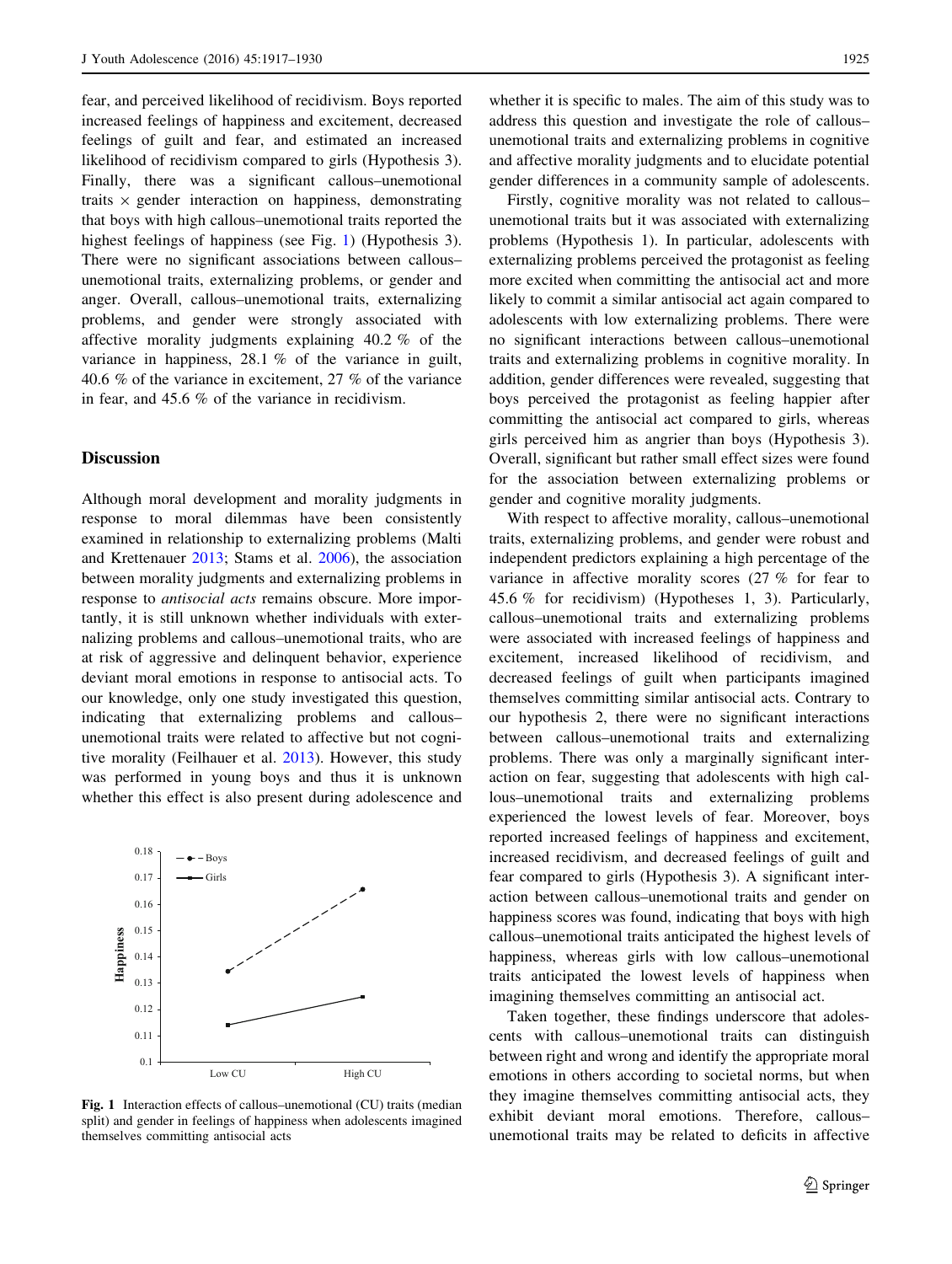morality but not in cognitive morality judgments. These findings are in line with previous studies demonstrating that adults and children with high callous–unemotional traits or psychopathy are capable of understanding the difference between right and wrong as well as the consequences of their actions, but they do not care (Cima et al. [2010;](#page-12-0) Feilhauer et al. [2013](#page-12-0)). These deviant moral emotions might reinforce antisocial behavior according to the reward dominance theory, which is highly related to antisocial behavior and callous–unemotional traits (O'Brien and Frick [1996\)](#page-13-0). This theory describes a behavioral pattern that focuses on the immediate positive reward of an action and disregards its potential negative consequences or punishment in the long run (O'Brien and Frick [1996](#page-13-0)). The feelings of happiness and excitement as well as the lack of guilt and fear could enhance this response style and lead to persistent antisocial behavior. In addition, the association between callous–unemotional traits and affective morality judgments as well as the lack of a relationship with cognitive morality judgments is also highly related to the cumulative evidence on the association between callous– unemotional traits and empathy. Callous–unemotional traits are consistently related to deficits in affective empathy but the results on cognitive empathy are contradictory (Frick et al. [2014](#page-12-0)). Individuals with callous– unemotional traits are able to understand and recognize the emotional state of others but they have difficulties to respond compassionately and share the others' emotions. Similarly, they understand the moral emotions that should accompany an antisocial act according to the societal norms but they experience more positive and less negative feelings that might reinforce their antisocial behavior.

Adolescents with externalizing problems expressed deviant moral emotions when imagining themselves committing the antisocial acts, but they also identified higher levels of excitement and higher likelihood of recidivism in the protagonist. Thus, externalizing problems in adolescence may be related to deficits in both cognitive and affective morality judgments. Our results on cognitive morality are inconsistent with the findings by Feilhauer et al. ([2013\)](#page-12-0), who found no association between cognitive morality judgments and externalizing problems. This difference is probably due to the distinct age group in our sample. Feilhauer et al. ([2013\)](#page-12-0) recruited children at the age of 8–12, whereas we included adolescents. During adolescence, aggressive and delinquent behaviors as well as risk-taking behavior are increased (Crone et al. [2016](#page-12-0); Defoe et al. [2015](#page-12-0)). In addition, risk-taking behavior and sensation seeking have been consistently associated with externalizing problems (Roberti [2004;](#page-13-0) Swaim et al. [2004](#page-13-0); Wilson and Scarpa [2011](#page-13-0)). It is therefore possible that the higher levels of excitement found in adolescents with high externalizing problems derived from the increased risktaking and sensation seeking that characterize these individuals. Future research is urged to investigate whether this association is persistent over time or limited to adolescence in order to disentangle the association between cognitive morality and externalizing problems. With respect to affective morality, our findings are in line with the metaanalysis by Malti and Krettenauer ([2013\)](#page-13-0) that yielded an association between deviant moral emotions and externalizing problems in response to moral dilemmas. The study by Arsenio et al. [\(2004](#page-11-0)) of adolescents with disruptive disorders also found higher levels of happiness in response to antisocial acts. Our study showed deficits in a broad spectrum of moral emotions in affective morality, namely happiness, excitement, guilt, and perception of recidivism. The observed associations between externalizing problems and affective morality judgments suggest that it may be beneficial to target moral emotions for the prevention and treatment of antisocial behavior. It could be useful for prevention programs to investigate the moral emotions associated with antisocial acts in order to identify adolescents with externalizing problems and deviant moral emotions and focus more on how to deal with these moral emotions.

The marginally significant interaction of externalizing problems and callous–unemotional traits on fear when imagining themselves committing similar antisocial acts highlights the role of fear and especially the lack thereof in antisocial behavior. Previous studies have found deficits in passive avoidance learning in individuals with psychopathic traits and externalizing problems, especially in men (Blair et al. [2004](#page-11-0); Epstein et al. [2006](#page-12-0); Hartung et al. [2002](#page-12-0); Newman and Kosson [1986;](#page-13-0) Thornquist and Zuckerman [1995](#page-13-0); Vitale [2011](#page-13-0); Vitale et al. [2005\)](#page-13-0). These adolescents tend to focus more on the positive rewarding effects of their antisocial behavior instead of the punishment element or the negative consequences of their behavior. Although in line with these studies, our findings should be interpreted with caution as this interaction did not reach significance. The participants in our study were drawn from the general population and did not exhibit clinical levels of externalizing problems or callous–unemotional traits and thus further research in clinical populations is needed.

Furthermore, our results showed that the effect of callous–unemotional traits and externalizing problems on affective morality was present in both genders, highlighting that these effects are not restricted to males. Additionally, gender was an independent predictor in cognitive and affective morality, suggesting that boys report more deviant moral emotions than girls. These findings are inconsistent with the meta-analysis by Malti and Krettenauer [\(2013](#page-13-0)) that did not find gender differences in moral emotions. However, the included studies in this meta-analysis examined moral emotions in response to moral dilemmas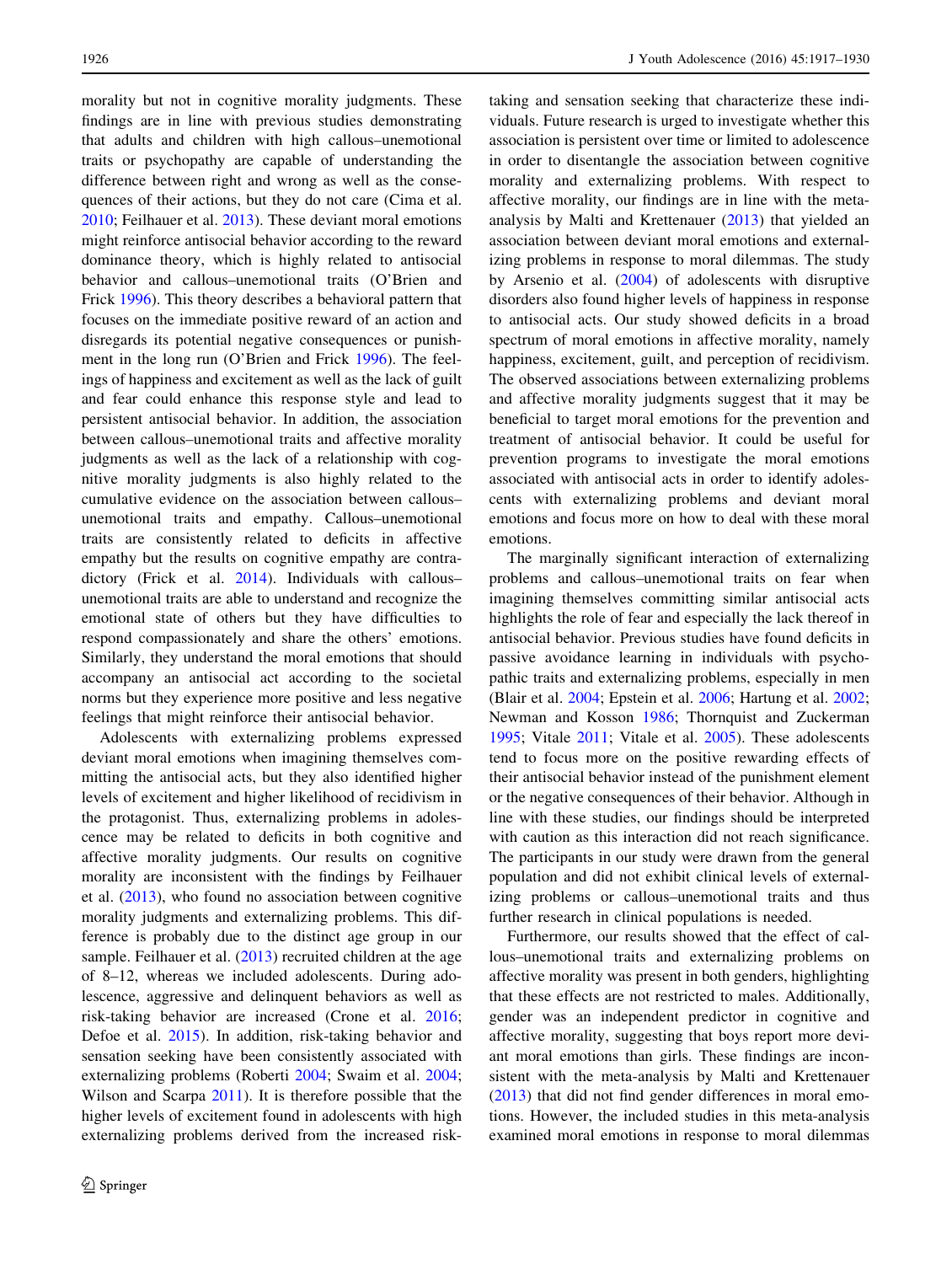and not antisocial acts. Our study focused specifically on antisocial acts and the revealed gender differences highlight that, even though both males and females understand whether an action is considered moral or not, boys tend to attribute more positive and less negative emotions to antisocial acts. Extensive previous research has shown that adolescent boys exhibit higher levels of externalizing problems, callous–unemotional traits, and risk-taking behavior than girls (Archer [2004;](#page-11-0) Bongers et al. [2004](#page-12-0); Broidy et al. [2003](#page-12-0); Byrnes et al. [1999;](#page-12-0) Chun and Mobley [2010;](#page-12-0) Cook et al. [2015](#page-12-0); Essau et al. [2006](#page-12-0); Euler et al. [2015](#page-12-0); Meier et al. [2008;](#page-13-0) Nichols et al. [2006;](#page-13-0) Stams et al. [2006](#page-13-0); Urben et al. [2015\)](#page-13-0). Adolescent boys present more sensitivity to high reward and insensitivity to punishment than girls that is suggestive of a reward dominance response style (Grose-Fifer et al. [2014\)](#page-12-0). We argue that the link between male gender and aggression might be influenced by a combination of deviant moral emotions and a predominant reward dominance response style. Specifically, we propose that boys who exhibit aggressive behavior might follow a path from deviant moral emotions and reward dominance response style to aggressive and delinquent behavior. Relatedly, girls' ability to identify and anticipate the appropriate moral emotions might be a protective factor against antisocial behavior that needs further exploration. Girls exhibit lower levels of risk-taking behavior and increased levels of empathy compared to boys in adolescence and adulthood (Eisenberg and Lennon [1983;](#page-12-0) Gullone and Moore [2000](#page-12-0); O'Brien et al. [2013](#page-13-0); Thompson and Voyer [2014](#page-13-0)). The ability to share the emotions of others might be linked to moral emotions attributed to antisocial acts and thus prevent girls from engaging in antisocial behavior. The relationship between empathy and moral emotions should be further examined in future longitudinal studies to better understand whether and how they interact with each other in the course of development from childhood to adolescence and their association with antisocial behavior.

Our findings are also relevant to the treatment of antisocial behavior and the criminal justice system. High callous–unemotional traits and psychopathy are predictive of severe antisocial behavior, criminal activity, incarceration, and recidivism (Frick et al. [2014;](#page-12-0) Frick and White [2008](#page-12-0)). Thus, there is a great need of effective interventions specifically tailored to callous–unemotional traits and psychopathy. Several emotional and empathy training programs have been developed aiming to improve emotion recognition and cognitive/affective empathy for diverse psychiatric disorders, such as autism spectrum, disorders, schizophrenia, depression, and conduct problems (Dadds et al. [2012](#page-12-0); Datyner et al. [2016](#page-12-0); Kimber et al. [2008a,](#page-12-0) [b](#page-12-0); Klimecki et al. [2014;](#page-13-0) Pecukonis [1990](#page-13-0)). A few of these programs have been applied to children and adolescents

with externalizing problems and callous–unemotional traits and have presented a positive effect on affective empathy (Dadds et al. [2012](#page-12-0); Datyner et al. [2016;](#page-12-0) Pecukonis [1990](#page-13-0)). We propose that it could be highly beneficial to combine affective empathy training with affective morality in order to help individuals with callous–unemotional traits share and respond compassionately to the emotions of others and learn to express more appropriate moral emotions related to criminal acts. For instance, a person who committed an aggressive act toward someone else would learn not only to acknowledge but also to feel the pain of the person they hurt, and the morality component would help them to express more appropriate moral emotions, such as more negative (guilt) and less positive (happiness) feelings for the criminal act.

Finally, in relation to the criminal justice system, our findings have implications for restorative justice. Restorative justice is a process that includes both the offender and the victim in an effort to initiate a dialogue that will lead to feelings of empathy and remorse in the offender. Then the offender takes responsibility for their actions and eventually helps the victim feel a sense of justice and empowerment (Gavrielides and Worth [2013](#page-12-0)). Empathy and affective morality are core components of restorative justice and thus the lack thereof condemn the process (Koufouli and Tollenaar [2016\)](#page-13-0). Consequently, individuals with callous– unemotional traits that have impairments in affective empathy and morality judgments might not be the best candidates for restorative justice and these characteristics should be taken into consideration before proceeding to this process. Alternatively, it could be beneficial for individuals with callous–unemotional traits or psychopathy to follow interventions that aim to improve empathic responding and affective morality and then participate in restorative justice. In addition, the association between externalizing problems and/or callous–unemotional traits and recidivism has important implications, as the primary aim of the justice system is to reduce recidivism. Callous– unemotional traits and externalizing problems are predictive of recidivism in adolescents (Asscher et al. [2011](#page-11-0); Cottle et al. [2001](#page-12-0)). Recidivism is also linked to lower stages of moral development and moral emotions (empathy, shame, guilt) (Van Vugt et al., [2011](#page-13-0)). Our results are in line with these findings as they showed that adolescents with callous–unemotional traits or externalizing problems estimated an increased likelihood of recidivism and recidivism was correlated with deviant moral emotions. Thus, our study further supports the idea that targeting moral emotions during treatment might be useful in the prevention of recidivism.

Several limitations of this study should also be mentioned to take a better perspective of the generalizability of our results. Firstly, the study included a community sample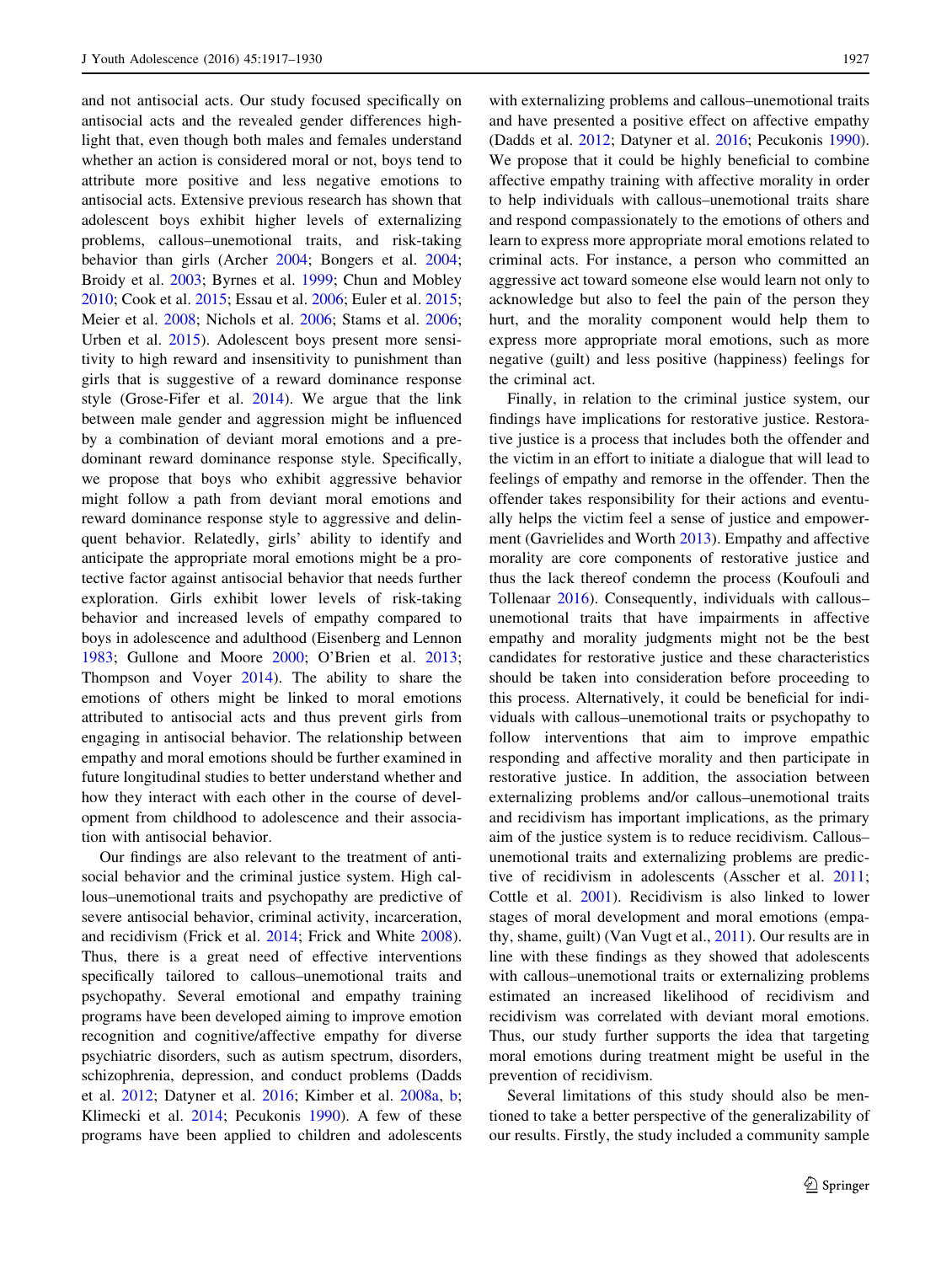<span id="page-11-0"></span>of adolescents and thus further exploration is needed to establish whether the same emotional processes and moral judgments can be found in clinical or incarcerated populations. A number of adolescents who were approached did not participate in the study due to lack of interest or absence from the school, which might be related to externalizing problems and delinquency and thus they might also be characterized by different moral emotions. Additionally, although the gender differences were robust, it is noteworthy that the AMI includes vignettes with male protagonists and thus it is unclear whether this might have played a role in the elicited moral emotions. It is possible that adolescent girls would have a different perspective for the moral emotions of a female protagonist. Relatedly, the antisocial acts described in the vignettes are characteristic of acts committed by boys and consequently they might not elicit strong moral emotions for girls when imagining themselves committing similar acts. The addition of vignettes with female protagonists would significantly improve the validity of the instrument and allow us to draw more solid conclusions for both genders.

# **Conclusion**

Overall, the present study revealed four important findings: (a) callous–unemotional traits were strongly related to deficits in affective but not in cognitive morality judgments, (b) externalizing problems were associated with deficits in both affective and cognitive morality judgments although the association with affective morality was notably stronger, (c) a similar pattern of strong deficits in affective morality and a weaker relationship with cognitive morality was found in boys, and (d) boys with high callous–unemotional traits exhibited the highest levels of happiness in affective morality. Although moral development has been consistently associated with antisocial behavior in response to moral dilemmas, research on a broad spectrum of moral emotions in response to antisocial acts is still limited. Our study filled this gap and revealed that adolescents with high callous–unemotional traits can identify the appropriate moral emotions in others but they anticipate higher positive (happiness, excitement) and lower negative (guilt, fear) emotions when imagining themselves committing antisocial acts. In contrast, adolescents with externalizing problems and boys reported deviant moral emotions in others as well as themselves. This difference emphasizes the distinctive nature of callous–unemotional traits and the need of more tailored interventions. Overall, the present study contributes substantially to our knowledge about the underlying mechanisms and moral emotions associated with antisocial and

delinquent behavior with crucial implications for theory and clinical practice as well as the criminal justice system.

Author's Contributions IF coordinated and drafted the manuscript, participated in the design and interpretation of the data; MC conceived the study, participated in the design, and drafted the manuscript; CM conceived the study, participated in the design, and drafted the manuscript. All authors read and approved the final manuscript.

Conflict of interest The authors declare that they have no conflict of interest.

Ethical Approval This study was approved by the Ethical Committee of the faculty of Psychology of Maastricht University.

Human and Animal Rights All procedures performed in studies involving human participants were in accordance with the Ethical Committee of the Faculty of Psychology of Maastricht University and with the 1964 Helsinki declaration and its later amendments or comparable ethical standards.

Informed Consent Written informed consent was obtained from all individual participants included in the study and their parents.

Open Access This article is distributed under the terms of the Creative Commons Attribution 4.0 International License ([http://crea](http://creativecommons.org/licenses/by/4.0/) [tivecommons.org/licenses/by/4.0/\)](http://creativecommons.org/licenses/by/4.0/), which permits unrestricted use, distribution, and reproduction in any medium, provided you give appropriate credit to the original author(s) and the source, provide a link to the Creative Commons license, and indicate if changes were made.

# References

- Achenbach, T. (1991). Manual for the Youth Self-Report and 1991 Profile. Burlington, VT: University of Vermont, Department of Psychiatry.
- Archer, J. (2004). Sex differences in aggression in real-world settings: A meta-analytic review. Review of General Psychology, 8(4), 291–322.
- Arsenio, W. F., Gold, J., & Adams, E. (2004). Adolescents' emotion expectancies regarding aggressive and nonaggressive events: Connections with behavior problems. Journal of Experimental Child Psychology, 89, 338–355.
- Asscher, J. J., van Vugt, E. S., Stams, G. J. J. M., Dekovic, M., Eichelsheim, V. I., & Yousfi, S. (2011). The relationship between juvenile psychopathic traits, delinquency and (violent) recidivism: A meta-analysis. Journal of Child Psychology and Psychiatry, 52(11), 1134–1143.
- Blair, R. J. R. (1995). A cognitive developmental approach to morality: Investigating the psychopath. Cognition, 57, 1–29.
- Blair, R. J. R. (1997). Moral reasoning and the child with psychopathic tendencies. Personality and Individual Differences, 22(5), 731–739.
- Blair, R. J. R., Mitchell, D. G. V., Leonard, A., Budhani, S., Peschardt, K. S., & Newman, C. (2004). Passive avoidance learning in individuals with psychopathy: Modulation by reward but not by punishment. Personality and Individual Differences, 37, 1179–1192.
- Blair, R. J. R., Monson, J., & Frederickson, N. (2001). Moral reasoning and conduct problems in children with emotional and behavioural difficulties. Personality and Individual Differences, 31, 799–811.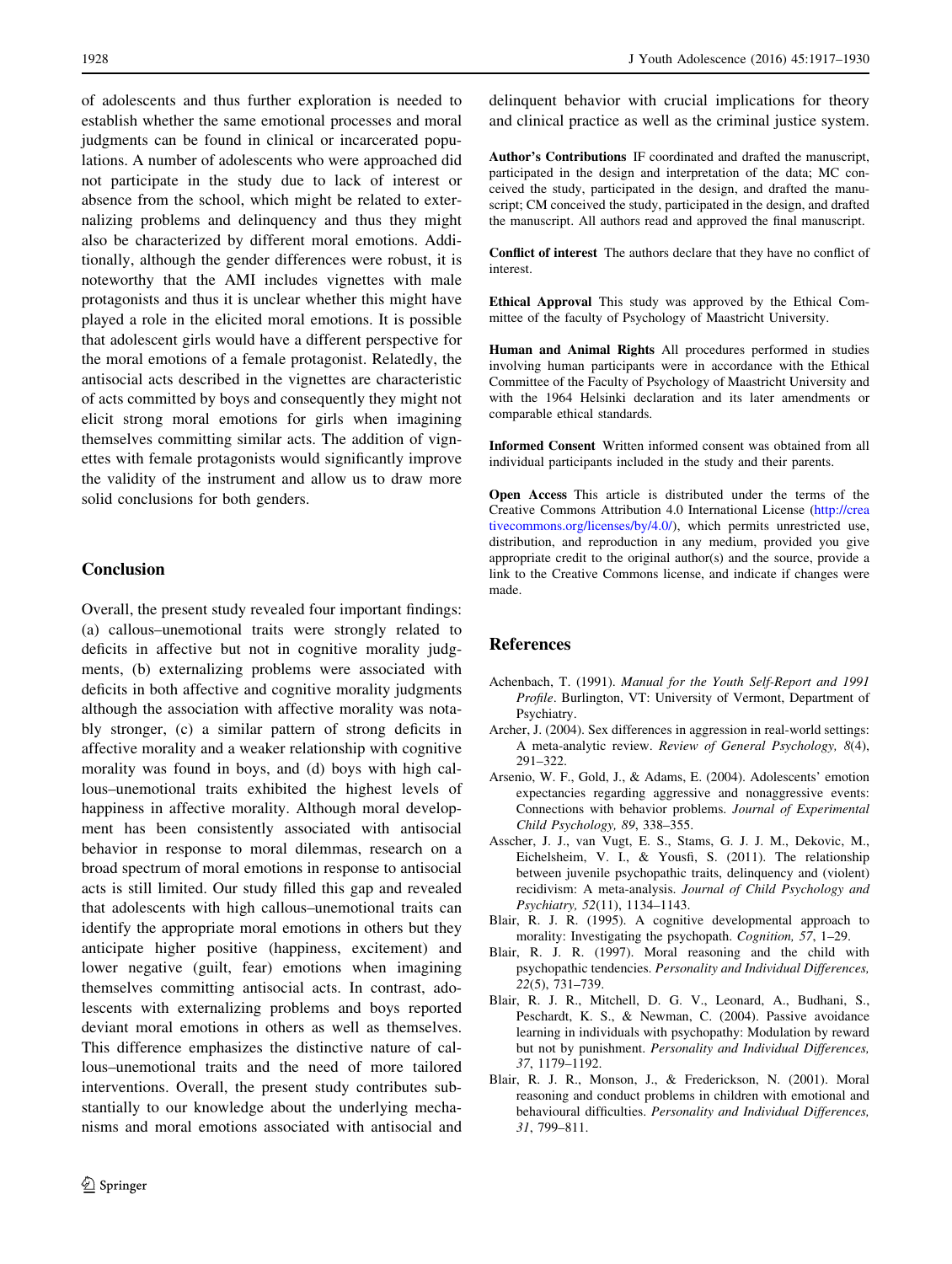- <span id="page-12-0"></span>Bongers, I. L., Koot, H. M., van der Ende, J., & Verhulst, F. C. (2004). Developmental trajectories of externalizing problems in childhood and adolescence. Child Development, 75(5), 1523–1537.
- Broidy, L. M., Tremblay, R. E., Brame, B., Fergusson, D., Horwood, J. L., Laird, R., et al. (2003). Developmental trajectories of childhood disruptive behaviors and adolescent delinquency: A six-site, cross-national study. Developmental Psychology, 39(2), 222–245.
- Byrnes, J. P., Miller, D. C., & Schafer, W. D. (1999). Gender differences in risk taking: A meta-analysis. Psychological Bulletin, 125(3), 367–383.
- Chun, H., & Mobley, M. (2010). Gender and grade-level comparisons in the structure of problem behaviors among adolescents. Journal of Adolescence, 33, 197–207.
- Cima, M., Tonnaer, F., & Hauser, M. D. (2010). Psychopaths know right from wrong but don't care. SCAN, 5, 59–67.
- Cimbora, D. M., & McIntosh, D. N. (2003). Emotional responses to antisocial acts in adolescent males with conduct disorder: A link to affective morality. Journal of Clinical Child & Adolescent Psychology, 32(2), 296–301.
- Colby, A., & Kohlberg, L. (1987). The measurement of moral judgment. Theoretical foundations and research validation (Vol. 1). Cambridge: Cambridge University Press.
- Colman, I., Murray, J., Abbott, R. A., Maughan, B., Kuh, D., Croudace, T. J., et al. (2009). Outcomes of conduct problems in adolescence: 40 year follow-up of national cohort. BMJ, 338, a2981.
- Cook, E. C., Pflieger, J. C., Connell, A. M., & Connell, C. M. (2015). Do specific transitional patterns of antisocial behavior during adolescence increase risk of problems in young adulthood? Journal of Abnormal Child Psychology, 43(1), 95–106.
- Cottle, C. C., Lee, R. J., & Heilbrun, K. (2001). The prediction of criminal recidivism in juveniles. Criminal Justice and Behavior, 28(3), 367–394.
- Crone, E. A., van Duijvenvoorde, A. C. K., & Peper, J. S. (2016). Annual research review: Neural contributions to risk-taking in adolescence—Developmental changes and individual differences. Journal of Child Psychology and Psychiatry, 57(3), 353–368.
- Dadds, M. R., Cauchi, A. J., Wimalaweera, S., Hawes, D. J., & Brennan, J. (2012). Outcomes, moderators, and mediators of empathic-emotion recognition training for complex conduct problems in childhood. Psychiatry Research, 199, 201–207.
- Datyner, A., Kimonis, E. R., Hunt, E., & Armstrong, K. (2016). Using a novel emotional skills module to enhance empathic responding for a child with conduct disorder with limited prosocial emotions. Clinical Case Studies, 15(1), 35–52.
- Defoe, I. N., Dubas, J. S., Figner, B., & van Aken, M. A. G. (2015). A meta-analysis on age differences in risky decision making: Adolescents versus children and adults. Psychological Bulletin, 141(1), 48–84.
- Dolan, M. C., & Fullam, R. S. (2010). Moral/conventional transgression distinction and psychopathy in conduct disordered adolescents. Personality and Individual Differences, 49, 995–1000.
- Ebesutani, C., Bernstein, A., Martinez, J. I., Chorpita, B. F., & Weisz, J. R. (2011). The Youth Self Report: Applicability and validity across younger and older youths. Journal of Clinical Child and Adolescent Psychology, 40(2), 338–346.
- Eisenberg, N., & Lennon, R. (1983). Sex differences in empathy and related capacities. Psychological Bulletin, 94(1), 100–131.
- Epstein, M. K., Poythress, N. G., & Brandon, K. O. (2006). The selfreport psychopathy scale and passive avoidance learning a validation study of race and gender effects. Assessment, 13(2), 197–207.
- Essau, C. A., Sasagawa, S., & Frick, P. J. (2006). Callous– unemotional traits in a community sample of adolescents. Assessment, 13(4), 454–469.
- Euler, F., Jenkel, N., Stadler, C., Schmeck, K., Fegert, J. M., Kolch, M., et al. (2015). Variants of girls and boys with conduct disorder: Anxiety symptoms and callous–unemotional traits. Journal of Abnormal Child Psychology, 43, 773–785.
- Fanti, K. A., Demetriou, C. A., & Kimonis, E. R. (2013). Variants of callous–unemotional conduct problems in a community sample of adolescents. Journal of Youth and Adolescence, 42, 964–979.
- Feilhauer, J., Cima, M., & Arntz, A. (2012). Assessing callous– unemotional traits across different groups of youths: Further cross-cultural validation of the inventory of callous–unemotional traits. International Journal of Law and Psychiatry, 35, 251–262.
- Feilhauer, J., Cima, M., Benjamins, C., & Muris, P. (2013). Knowing right from wrong, but just not always feeling it: Relations among callous–unemotional traits, psychopathological symptoms, and cognitive and affective morality judgments in 8- to 12-year-old boys. Child Psychiatry and Human Development, 44, 709–716.
- Fergusson, D. M., Horwood, L. J., & Ridder, E. M. (2005). Show me the child at seven: The consequences of conduct problems in childhood for psychosocial functioning in adulthood. Journal of Child Psychology and Psychiatry, 46(8), 837–849.
- Foot, P. (1967). The problem of abortion and the doctrine of double effect. Oxford Review, 5, 5–15.
- Frick, P. J. (2003). The inventory of callous–unemotional traits. Unpublished rating scale. The University of New Orleans.
- Frick, P. J., Ray, J. V., Thornton, L. C., & Kahn, R. E. (2014). Callous–unemotional traits enhance the understanding, diagnosis, and treatment of serious conduct problems, in children and adolescents? A comprehensive review. Psychological Bulletin, 140(1), 1–57.
- Frick, P. J., & White, S. F. (2008). Research review: The importance of callous–unemotional traits for developmental models of aggressive and antisocial behavior. Journal of Child Psychology and Psychiatry, 49(4), 359–375.
- Gavrielides, T., & Worth, P. (2013). Another push for restorative justice: Positive psychology & offender rehabilitation. In M. H. Pearson (Ed.), Crime: International perspectives, socioeconomic factors, and psychological implications (pp. 161–182). New York, NY: Nova Science Publishers.
- Grose-Fifer, J., Migliaccio, R., & Zottoli, T. M. (2014). Feedback processing in adolescence: An event-related potential study of age and gender differences. Developmental Neuroscience, 36, 228–238.
- Gullone, E., & Moore, S. (2000). Adolescent risk-taking and the fivefactor model of personality. Journal of Adolescence, 23, 393–407.
- Hartung, C. M., Milich, R., Lynam, D. R., & Martin, C. A. (2002). Understanding the relations among gender, disinhibition, and disruptive behavior in adolescents. Journal of Abnormal Psychology, 111(4), 659–664.
- Kimber, B., Sandell, R., & Bremberg, S. (2008a). Social and emotional training in Swedish schools for the promotion of mental healthy: An effectiveness study of 5 years of intervention. Health Education Research, 23(6), 931–940.
- Kimber, B., Sandell, R., & Bremberg, S. (2008b). Social and emotional training in Swedish classrooms for the promotion of mental health: Results from an effectiveness study in Sweden. Health Education Research, 23(2), 134–143.
- Kimonis, E. R., Fanti, K., Goldweber, A., Marsee, M. A., Frick, P. J., & Cauffman, E. (2014). Callous–unemotional traits in incarcerated adolescents. Psychological Assessment, 26(1), 227–237.
- Kimonis, E. R., Frick, P. J., Skeem, J. L., Marsee, M. A., Cruise, K., Munoz, L. C., et al. (2008). Assessing callous–unemotional traits in adolescent offenders: Validation of the inventory of callous– unemotional traits. International Journal of Law and Psychiatry, 31, 241–252.